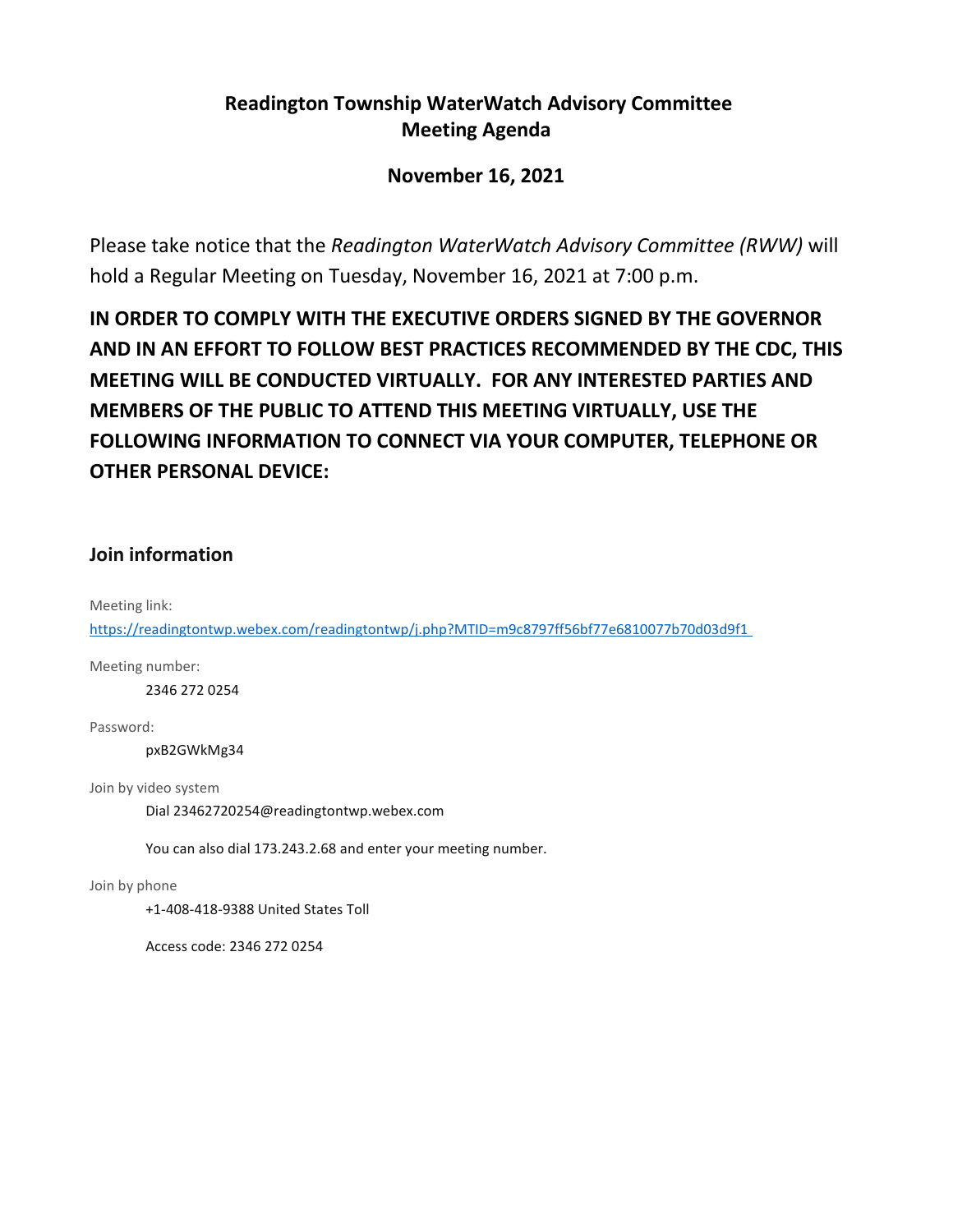Readington WaterWatch Advisory Committee Page 2 of 3

# **AGENDA**

## **CALL THE MEETING TO ORDER**

Chair starts the recording and calls the meeting to order.

#### **ATTENDENCE TAKEN**

Attendance will be taken noting Committee Members, Alternates, and members of public in attendance.

#### **APPROVAL OF MINUTES**

Minutes from the most recent meeting will be reviewed, updated if necessary, and approved.

### **GUEST INTRODUCTION**

Juergen Huelsebusch (TC Member, Chair of OSAB) will discuss issues of mutual interest to OSAB and RWW.

### **HOUSEKEEPING ISSUES**

Open discussion.

#### **MONTHLY REPORTS**

| <b>Steve Foster</b> | State, County and Local Updates; Liaison with Other Environmental Groups |
|---------------------|--------------------------------------------------------------------------|
| Ago Pietrangelo     | Chemical Impacts on Our Water Supply; Community Education and Outreach   |
| Rene Rao            | <b>Community Education and Outreach</b>                                  |
| David Owen          | Collaboration between RWW-OSAB-EC; News from the HC Board of CC          |
| Jonathan Heller     | Stream Testing; News from the Township Committee                         |
| Susan Masinda       | Local Clean Water Advocacy; Rockaway Creek Update                        |
| Robert Becker       | Sustainable Jersey News; Storm Water Management; Other Issues            |
| Mario Orlandi       | <b>Other Updates</b>                                                     |

### **OTHER ONGOING BUSINESS: SELECTIVE UPDATES AS NEEDED**

Mapping:

General plan for RWW Mapping Project now in place (Robert Becker is leading).